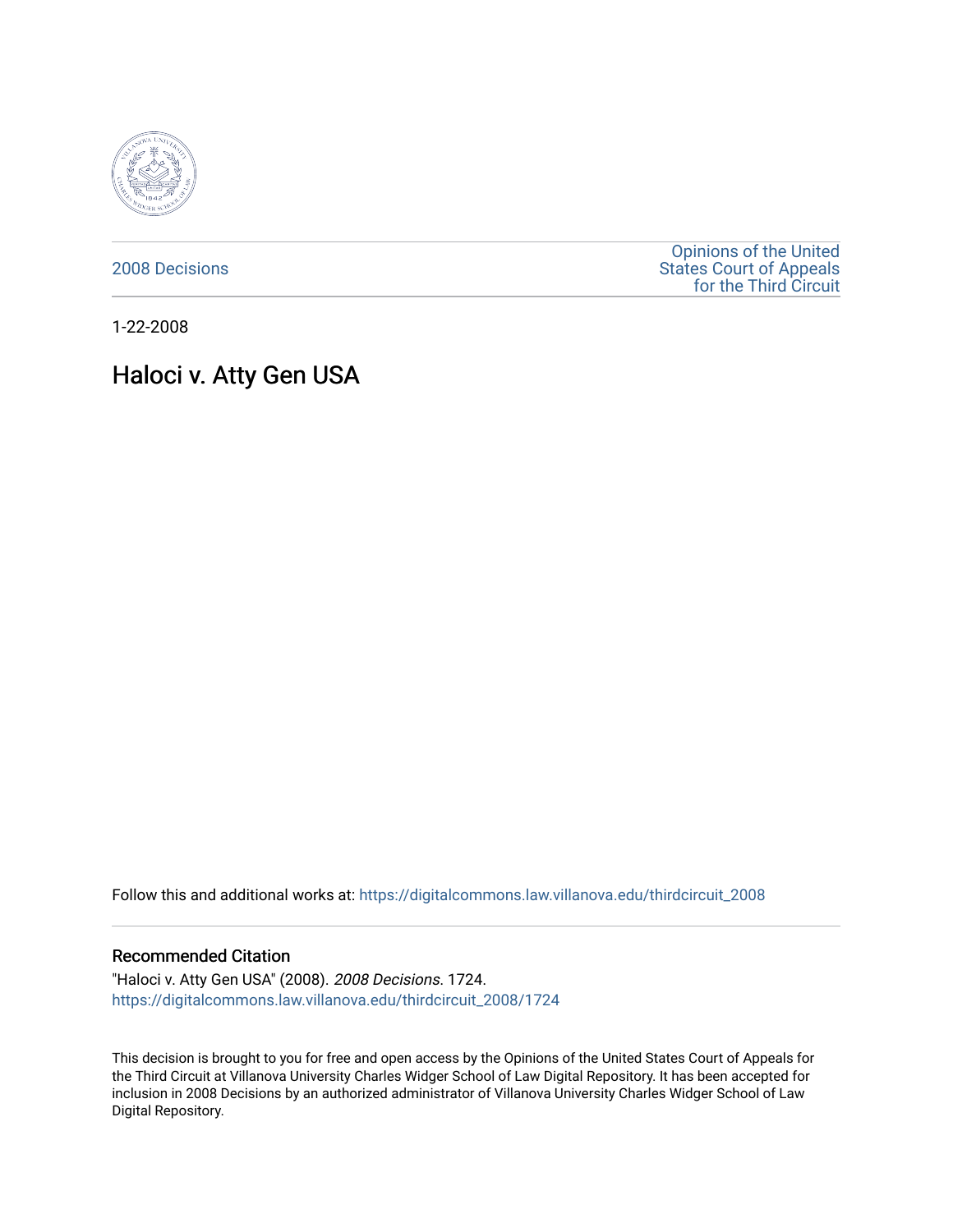## NOT PRECEDENTIAL

# UNITED STATES COURT OF APPEALS FOR THE THIRD CIRCUIT

\_\_\_\_\_\_\_\_\_\_\_\_

No. 05-5354 \_\_\_\_\_\_\_\_\_\_\_\_

OLTION HALOCI a/k/a Oltjon,

Petitioner

v.

ATTORNEY GENERAL OF THE UNITED STATES,

\_\_\_\_\_\_\_\_\_\_\_\_

Respondent

On Petition for Review from an Order of the Board of Immigration Appeals (Board No. A96-263-197) Immigration Judge: Honorable Margaret R. Reichenberg

> Submitted Under Third Circuit LAR 34.1(a) January 11, 2008

\_\_\_\_\_\_\_\_\_\_\_\_

Before: FISHER, HARDIMAN and STAPLETON, *Circuit Judges*.

(Filed January 22, 2008)

\_\_\_\_\_\_\_\_\_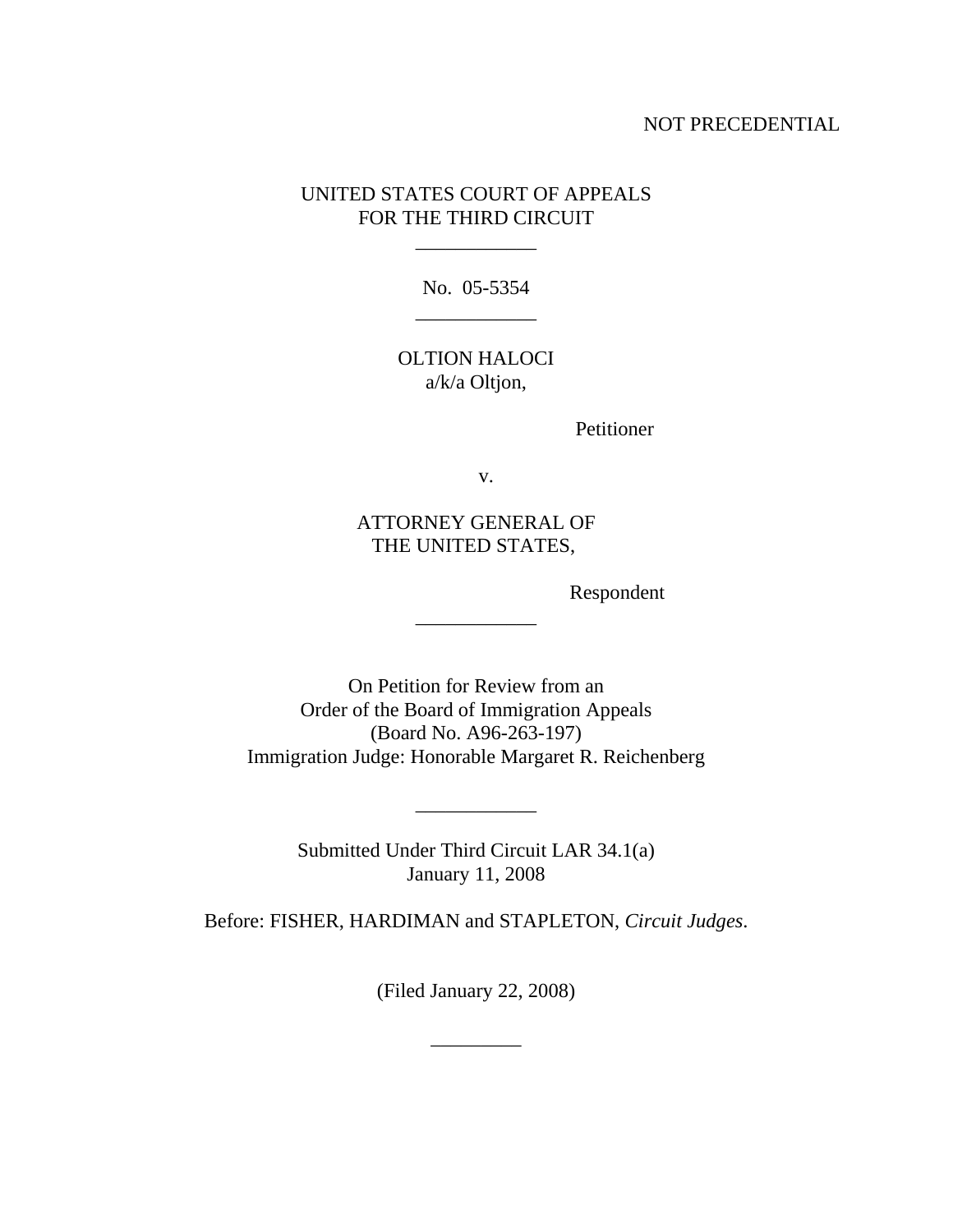# OPINION OF THE COURT \_\_\_\_\_\_\_\_\_\_\_\_

\_\_\_\_\_\_\_\_\_\_\_\_

#### HARDIMAN, *Circuit Judge*.

Oltion Haloci petitions for review of an order of the Board of Immigration Appeals (BIA) denying his application for asylum, withholding of deportation, and protection under the Convention Against Torture (CAT).

### **I.**

Because we write for the parties, we recite only the facts essential to our decision. Haloci is a native and citizen of Tirana, Albania who attempted to enter the United States using a bogus Italian passport. After he was placed in removal proceedings, Haloci claimed that if he were returned to Albania, he would be persecuted because of his political opinions and membership in a social group.

At the hearing before an Immigration Judge (IJ), Haloci testified that his grandparents were mistreated by the Communist regime and that he, his mother, and his sister were early supporters of the Democratic Party. To substantiate his claim, Haloci submitted a Democratic Party membership card indicating that he had been a member since August 20, 2002, which was four months *after* he left Albania. Haloci explained that his card was reissued on that date after he misplaced his original card.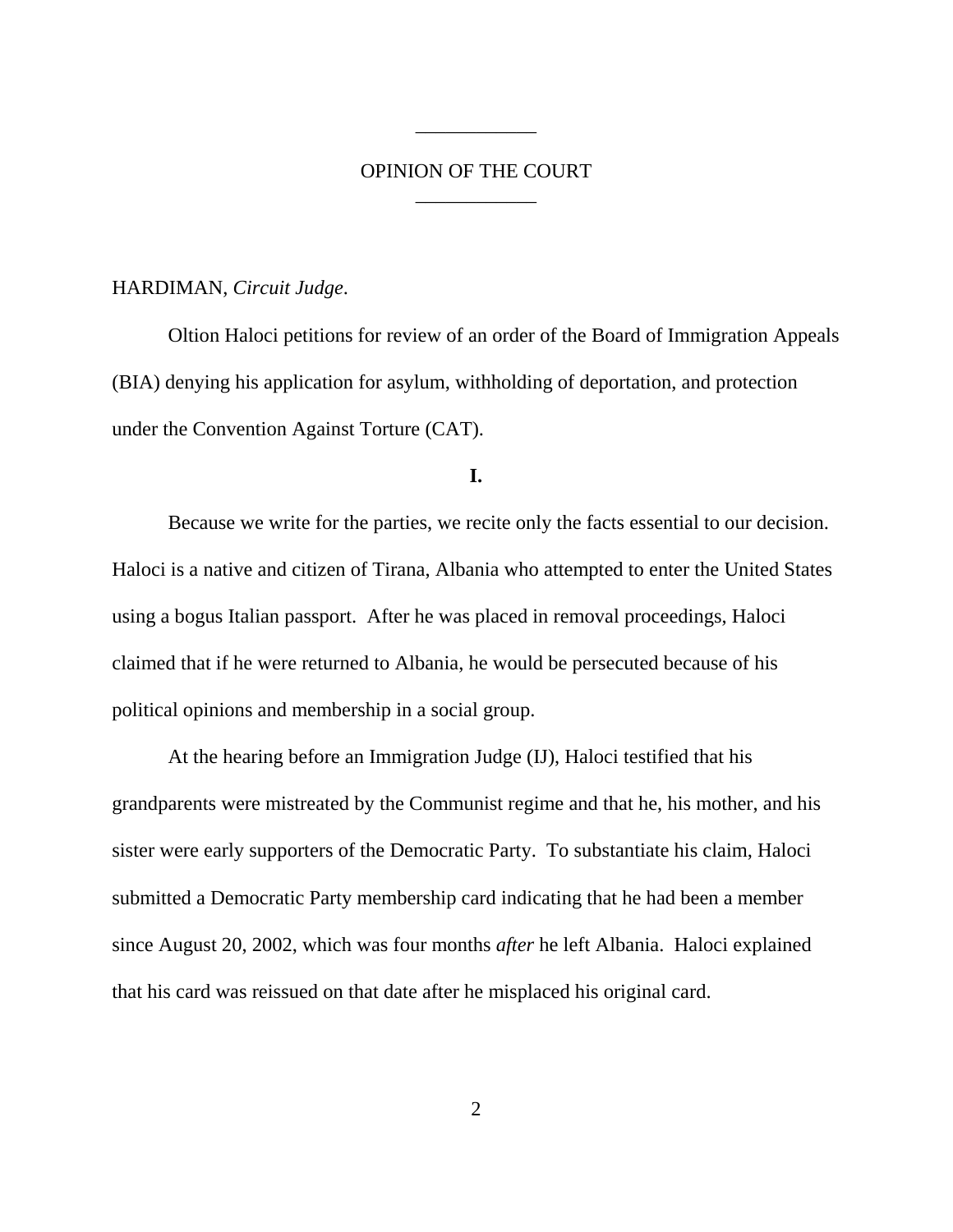As the Democratic Party grew stronger in the mid-1990s, Haloci's mother and sister obtained jobs with the municipal government and Haloci was permitted to attend high school until he graduated in 1996. Haloci testified that after the Socialist Party assumed power in 1997, however, his mother and sister lost their government jobs and his father's license to run his store was revoked for political reasons.

Haloci also testified that in June 2001, he was hauled into a van, beaten, and dumped in a rural area by police who raided a meeting of the Democratic Party. Haloci said that he obtained medical treatment from a friend, Dr. Irakli Nito, but did not file a police report. He also claimed that in January 2002, he was beaten by masked civilians who disapproved of his Democratic Party activities; once again, Dr. Nito treated him and he did not file a police report.

Haloci stated that he hid at his cousin's house for several months before leaving Albania in April 2002. Although Haloci possessed a bogus Italian passport procured by his father, he used his Albanian passport to travel to Turkey, where he chose not to seek asylum because he was "hoping to be able to come to America." Haloci then traveled to Holland on his Albanian passport, but discarded it there and used the Italian passport to travel to Aruba, Curaçao, and St. Martin before making his way to Puerto Rico. Haloci insisted that he would be killed by unidentified terrorist groups funded by the Socialist Party if he were forced to return to Albania.

The IJ issued an oral decision at the conclusion of the hearing, finding that Haloci was not credible. After noting that conditions in Albania had improved since the fall of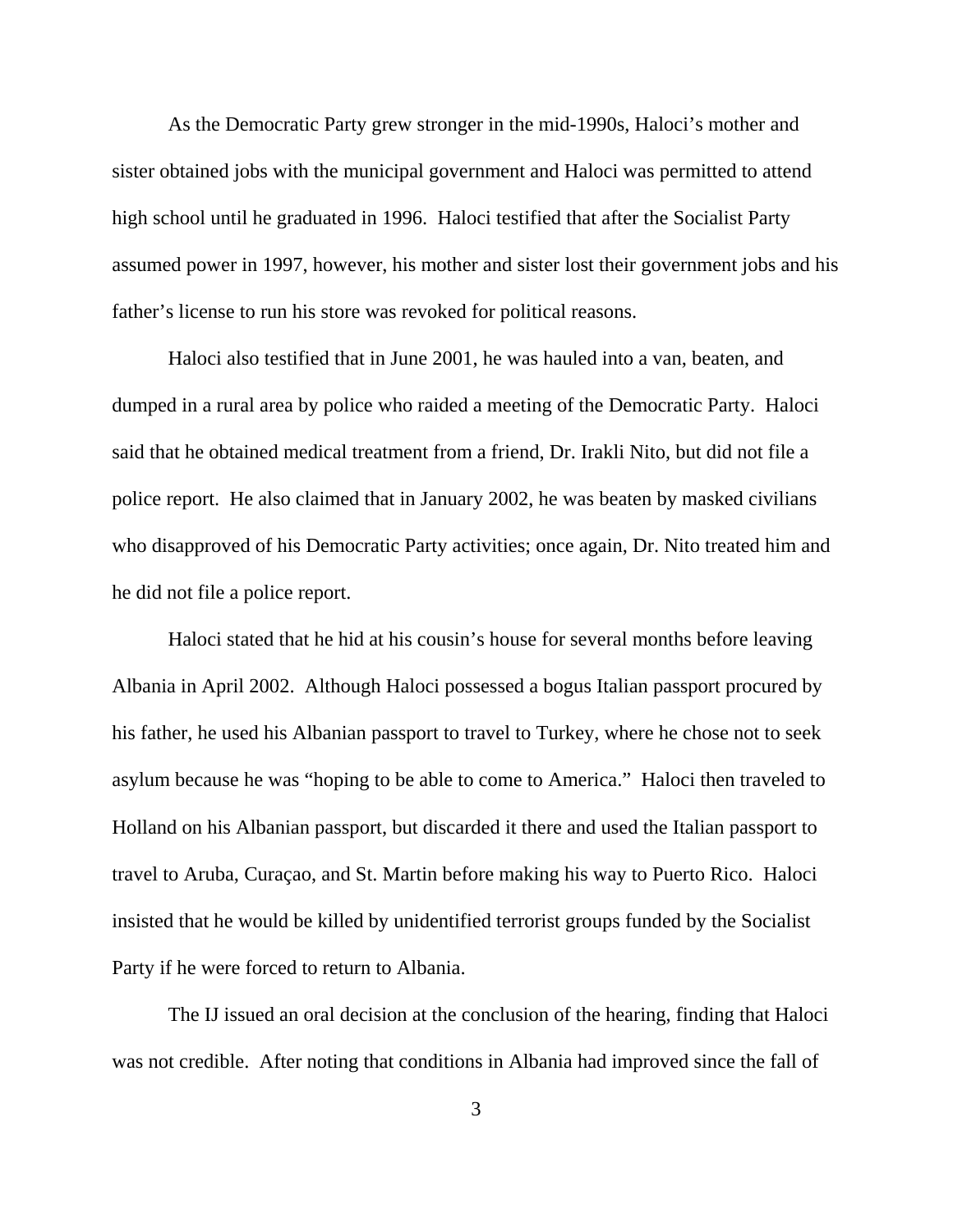the Communist regime in 1990 and that there was no evidence of any pattern of persecution of Democratic Party members, the IJ found that Haloci had not established a well-founded fear of persecution and thus, was not entitled to asylum or withholding of deportation. The IJ also found Haloci ineligible for CAT relief, citing his lack of credibility and absence of evidence that his Democratic Party membership would result in his torture if he were repatriated to Albania. In a *per curiam* order issued on November 10, 2005, the BIA affirmed the IJ's decision without opinion.

#### **II.**

Where, as here, the BIA affirms without opinion, we review the IJ's decision. *See Valdiviezo-Galdamez v. Att'y Gen.,* 502 F.3d 285, 288 (3d Cir. 2007). The IJ's findings of fact are conclusive unless any reasonable adjudicator would be compelled to conclude to the contrary. *See id.*; *see also* 8 U.S.C. § 1252(b)(4)(B). Haloci bears the burden of supporting his claim and his testimony alone may doom his claim if it is not credible. *See Dia v. Ashcroft*, 353 F.3d 228, 247 (3d Cir. 2003). "[W]e afford an IJ's adverse credibility determination substantial deference if it is supported by 'specific, cogent reasons.'" *Butt v. Gonzales,* 429 F.3d 430, 436 (3d Cir. 2005).

In this case, the IJ noted important discrepancies between Haloci's claimed fear of persecution by the Socialist government and his conduct as he left the country. Despite his alleged fear of persecution, Haloci used his own Albanian passport to travel to Turkey and Holland, and only began using the bogus Italian passport thereafter. We agree with the two courts of appeals that upheld adverse credibility determinations on similar facts.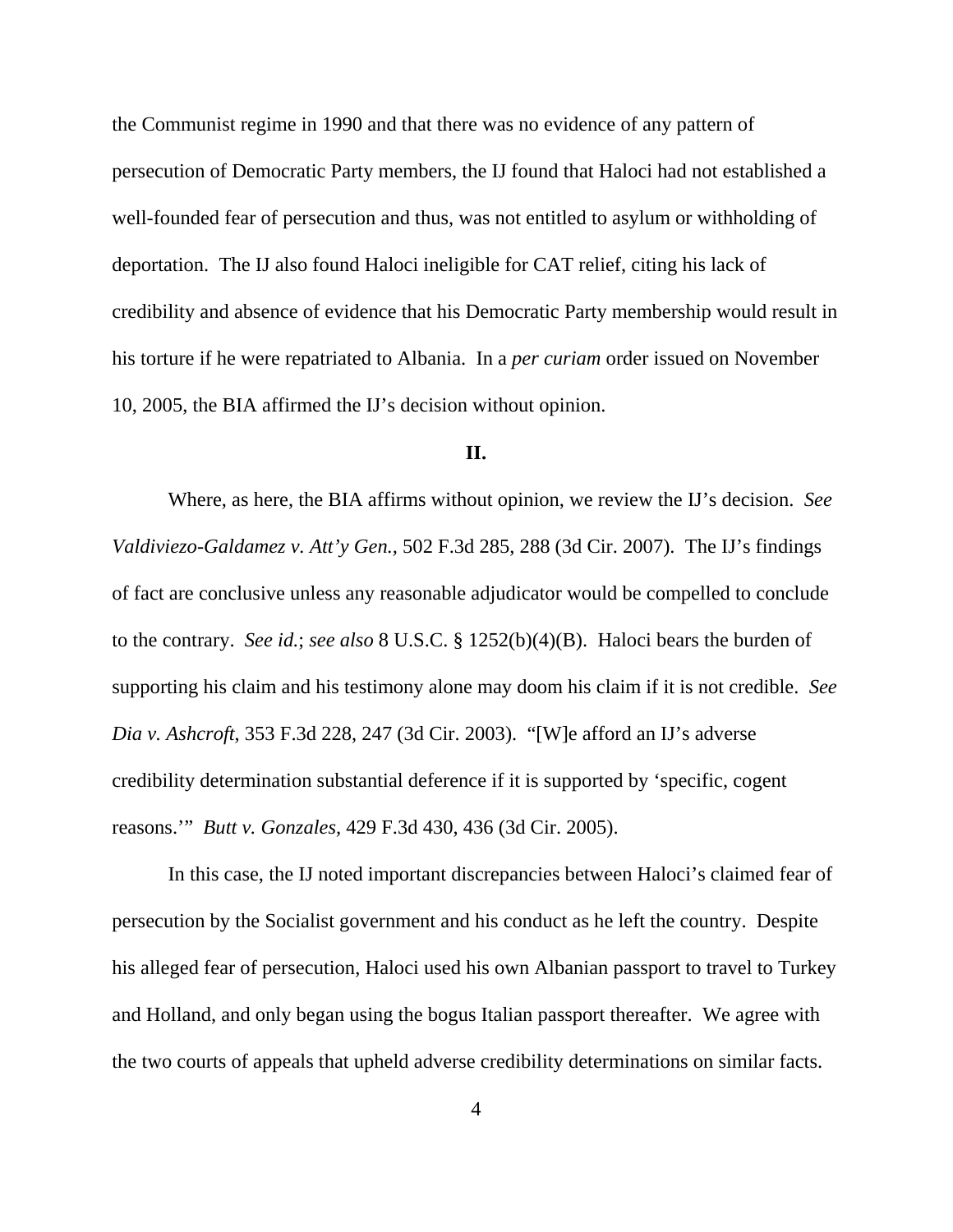*See Liu v. Ashcroft,* 380 F.3d 307, 315 (7th Cir. 2004); *Wondmneh v. Ashcroft,* 361 F.3d 1096, 1098 (8th Cir. 2004).

In addition, the IJ found that Haloci's failure to seek asylum in Turkey or Holland, along with his admission that he had never considered any final destination other than the United States, further undercut his alleged fear. The record supports the IJ's findings. *See App'x* at 345, 348, 352; *see also Lumaj v. Gonzales,* 446 F.3d 194, 197 (1st Cir. 2006) (upholding IJ's finding that Albanian's failure to seek asylum in countries through which he traveled undercut his claimed fear of persecution).

The IJ also noted that discrepancies between Haloci's testimony and affidavit undermined his credibility. Haloci claimed in his affidavit that he hid at a cousin's house until the day he left Albania, whereas his testimony suggested that he had ceased hiding a month before his departure. Contrary to Haloci's argument, this is not a minor discrepancy because the question whether he was in hiding and, if so, for how long, goes to the heart of his claim insofar as it relates directly to his alleged fear of persecution. *See Gabuniya v. Att'y Gen.*, 463 F.3d 316, 321-22 (3d Cir. 2006). Similarly, Haloci's affidavit mentioned only that his father's store "was closed" when the Democratic Party lost power, but Haloci testified at the hearing that he was actually present when government officials closed the store, and that he heard them say that they did so simply because he was from "a Democratic family." We agree with the IJ's conclusion that the affidavit's omission of such striking, direct evidence of persecution rendered his testimony improbable. *See Xie v. Ashcroft,* 359 F.3d 239, 243 (3d Cir. 2004) (upholding